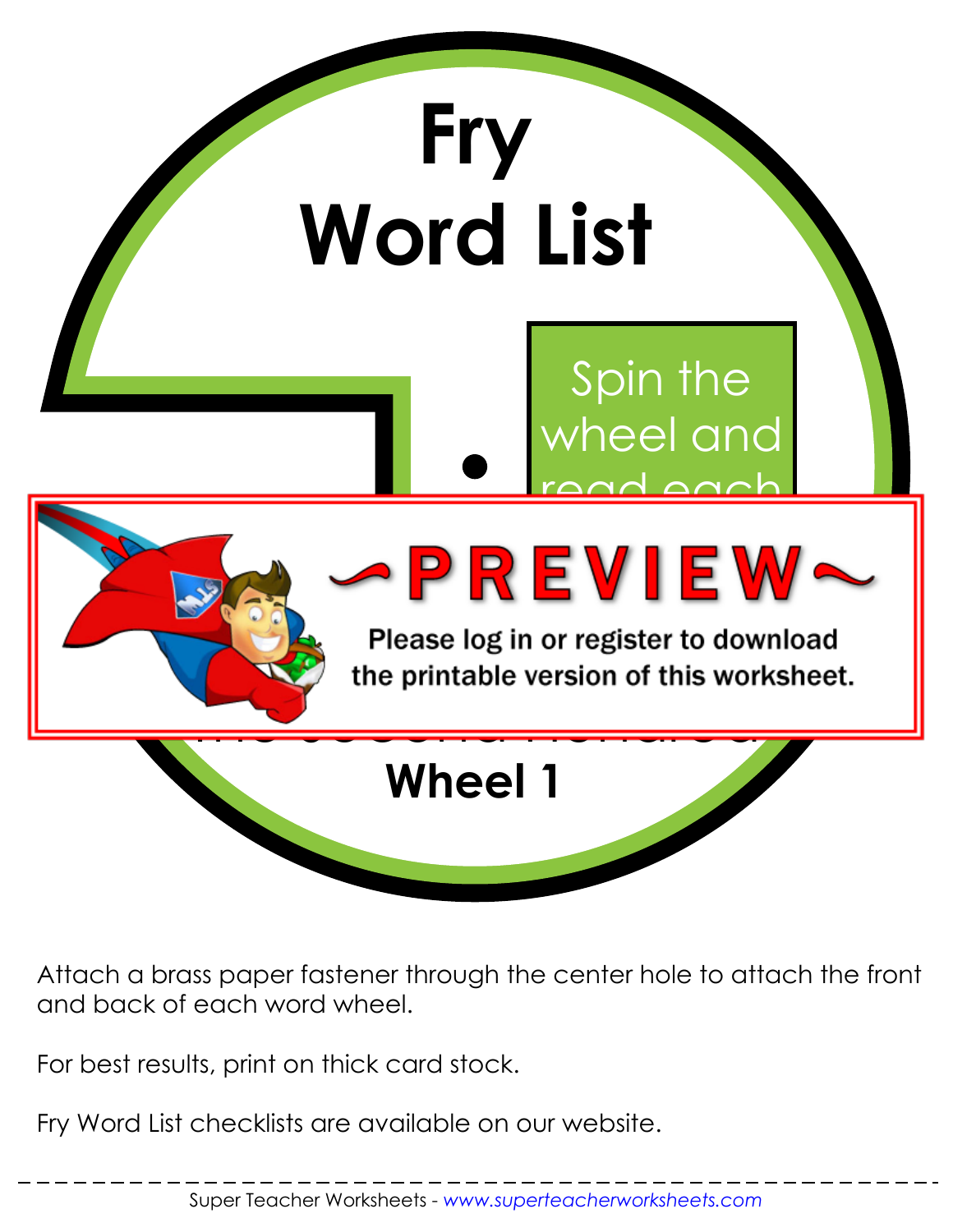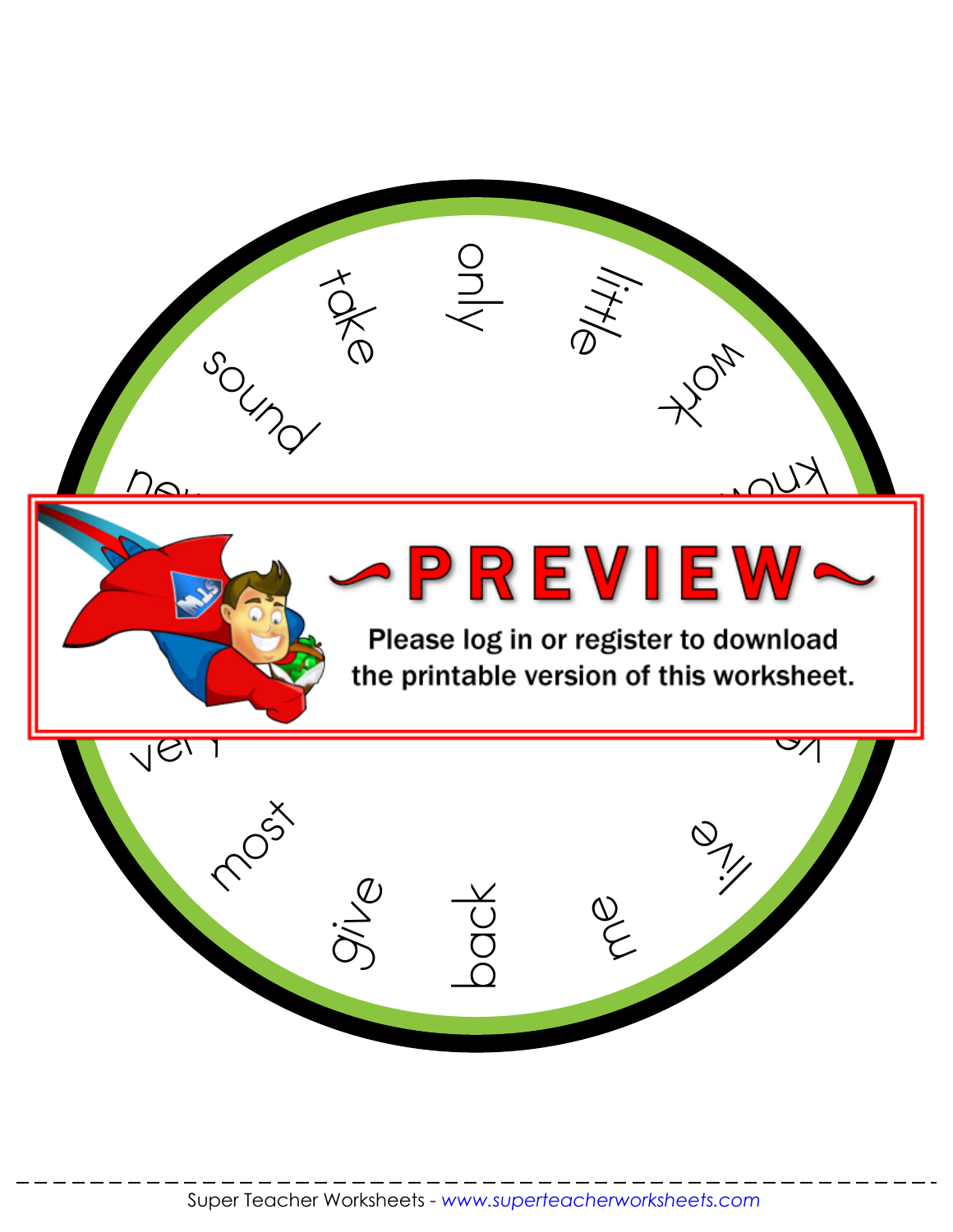

Please log in or register to download the printable version of this worksheet.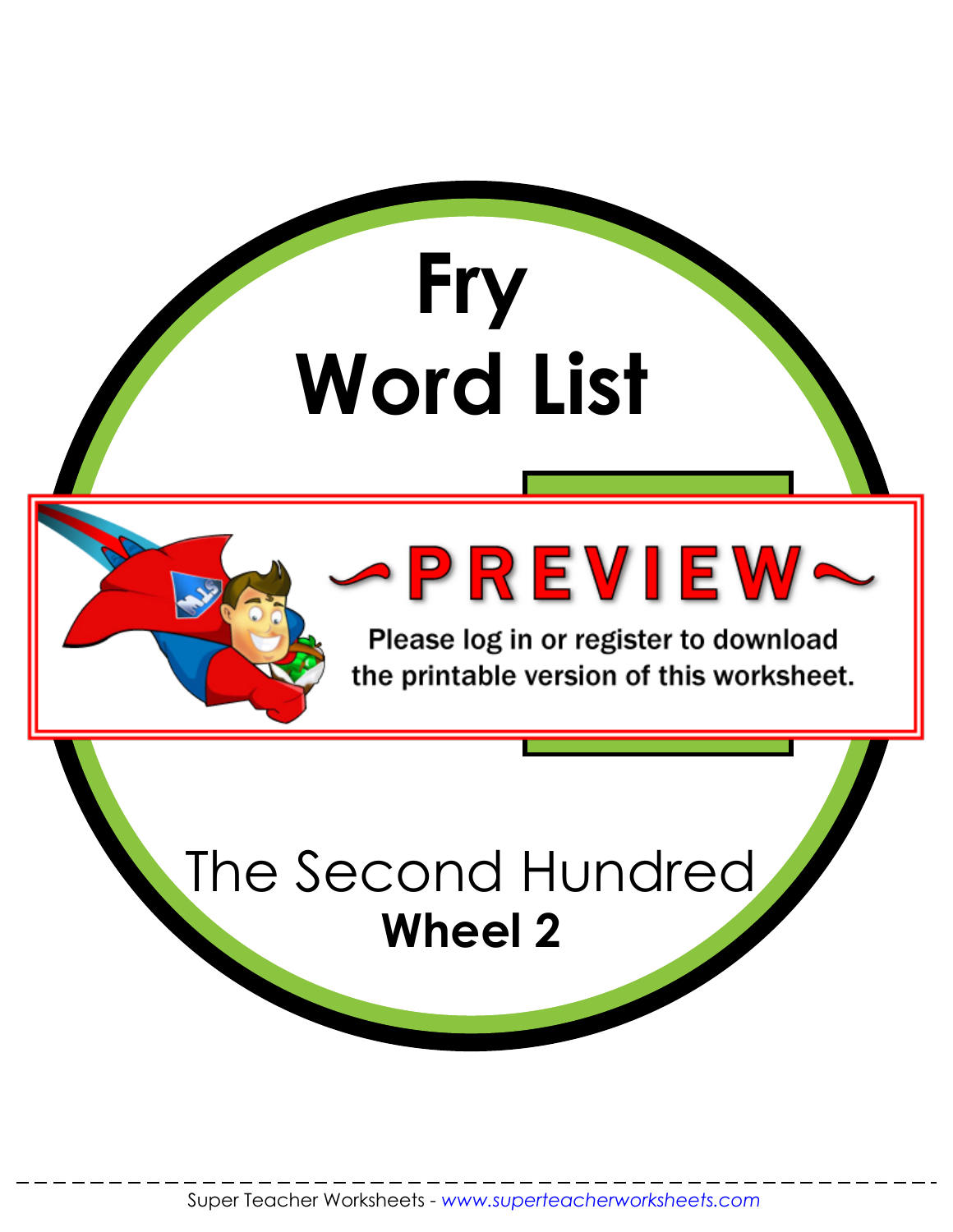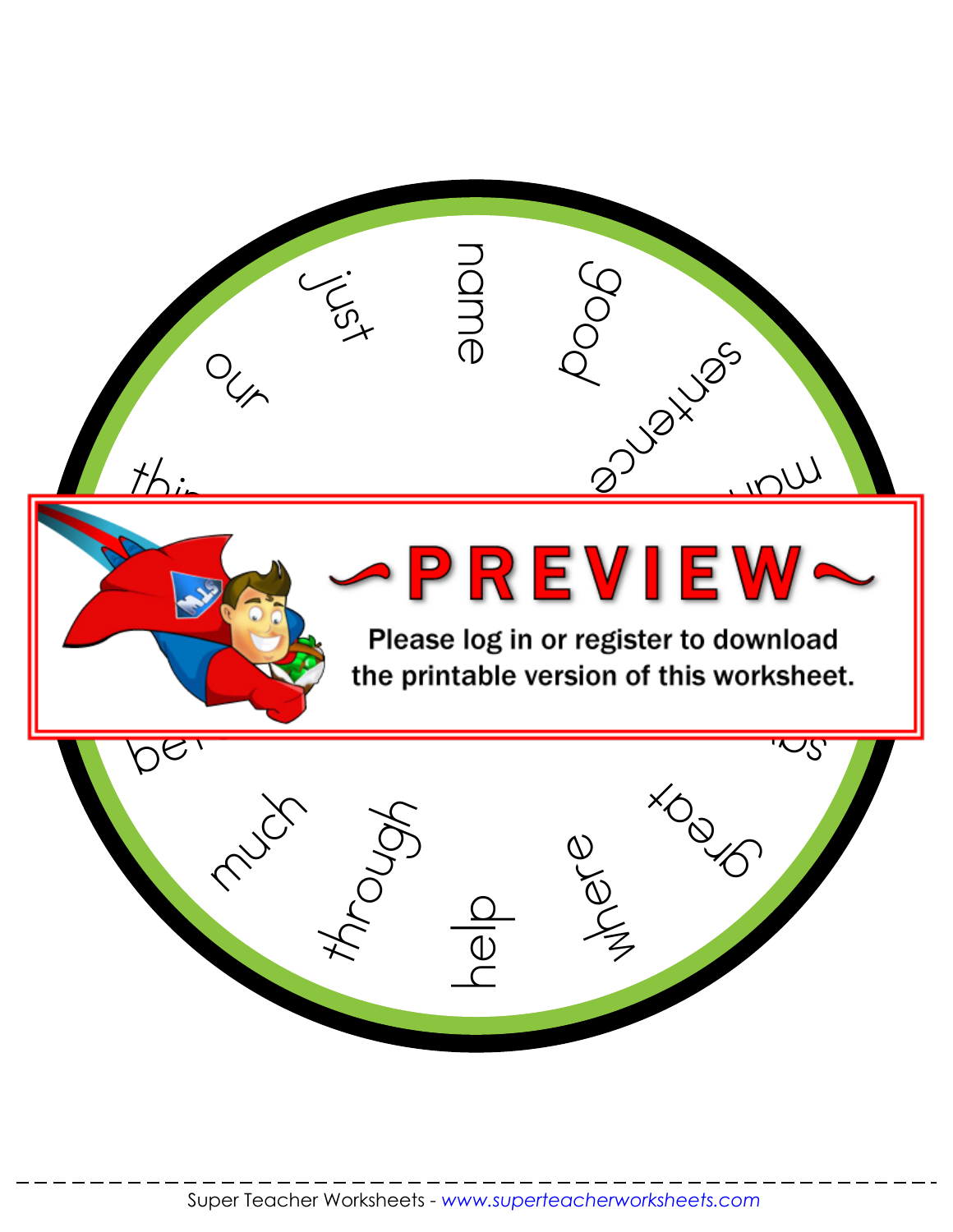

Please log in or register to download the printable version of this worksheet.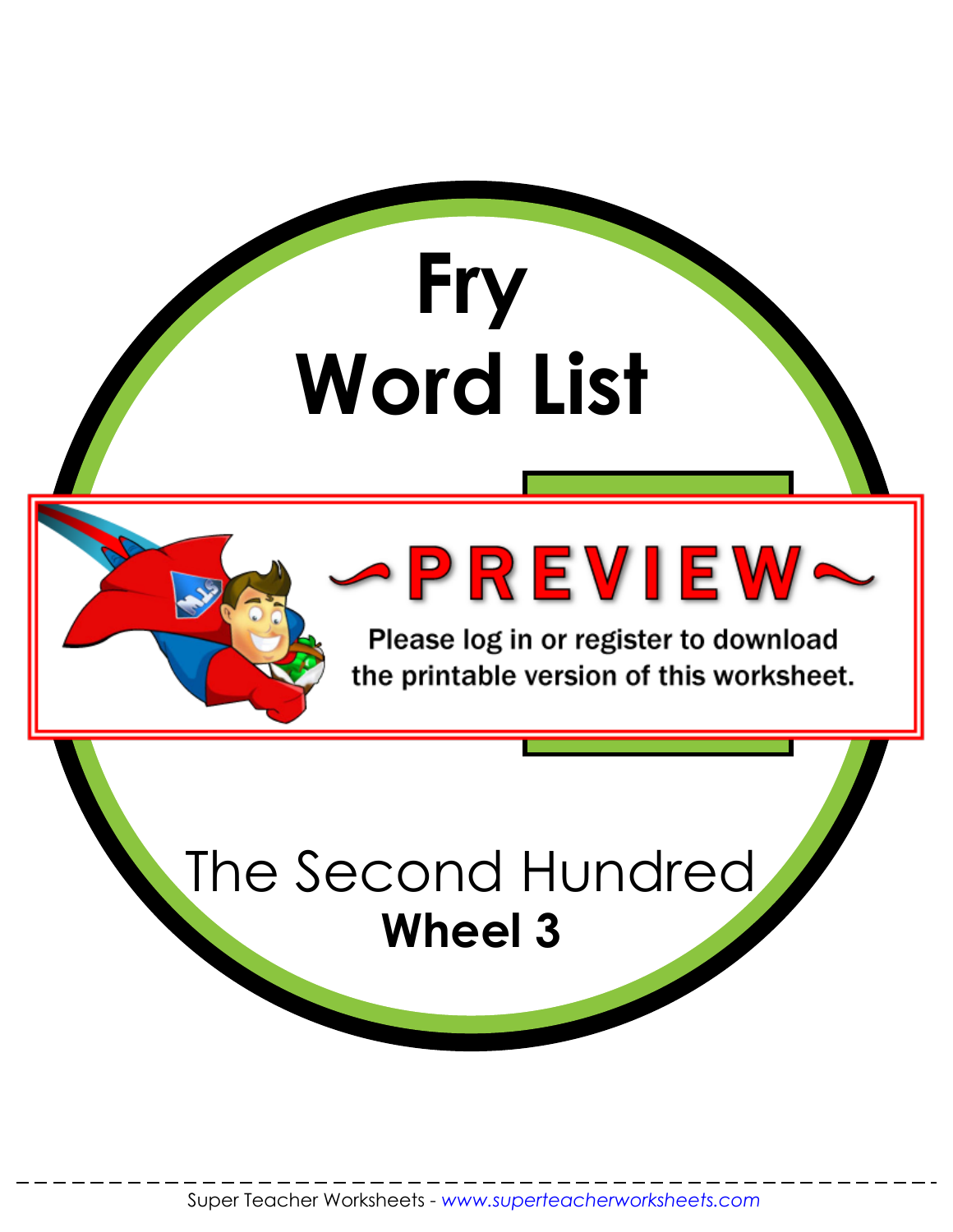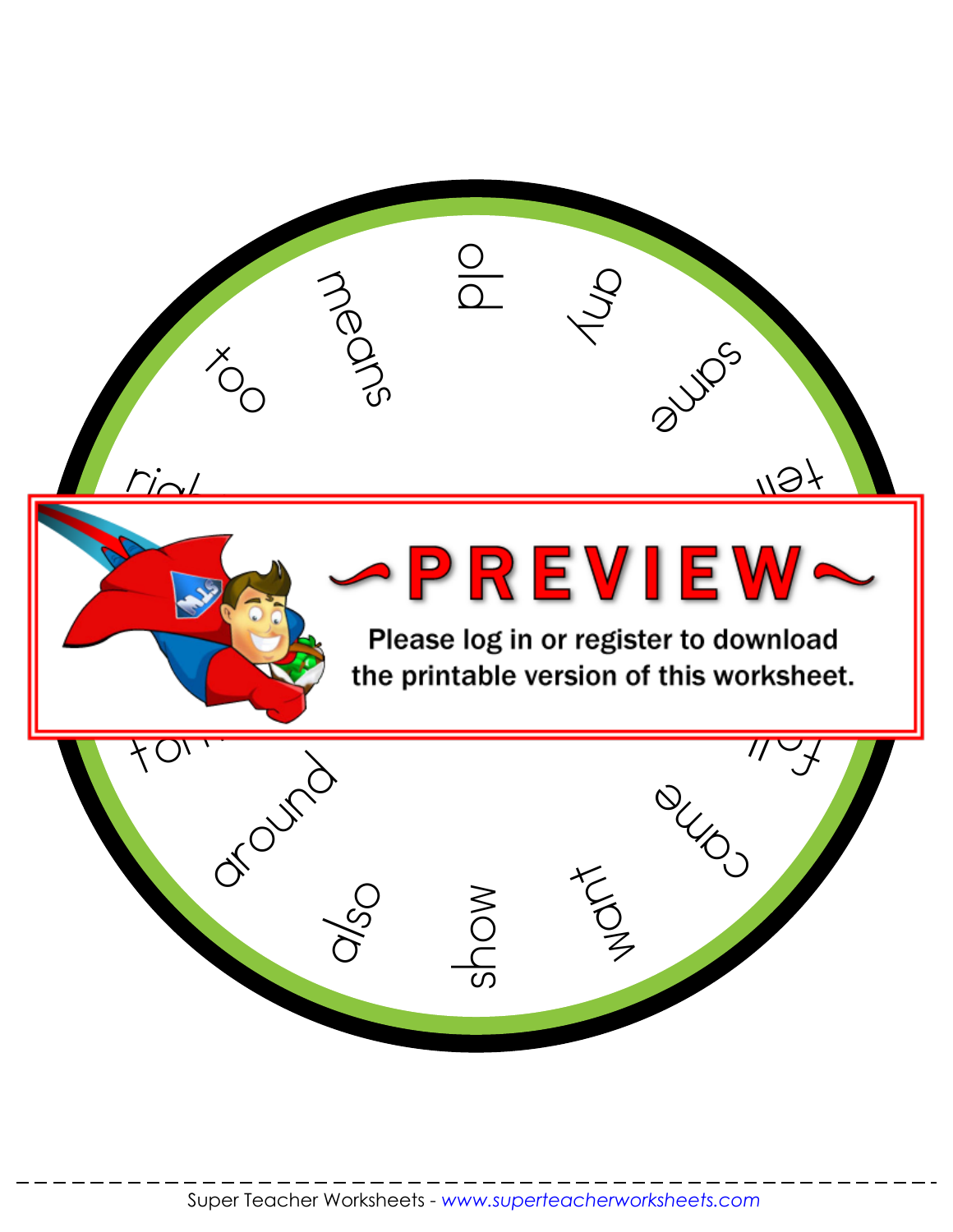

Please log in or register to download the printable version of this worksheet.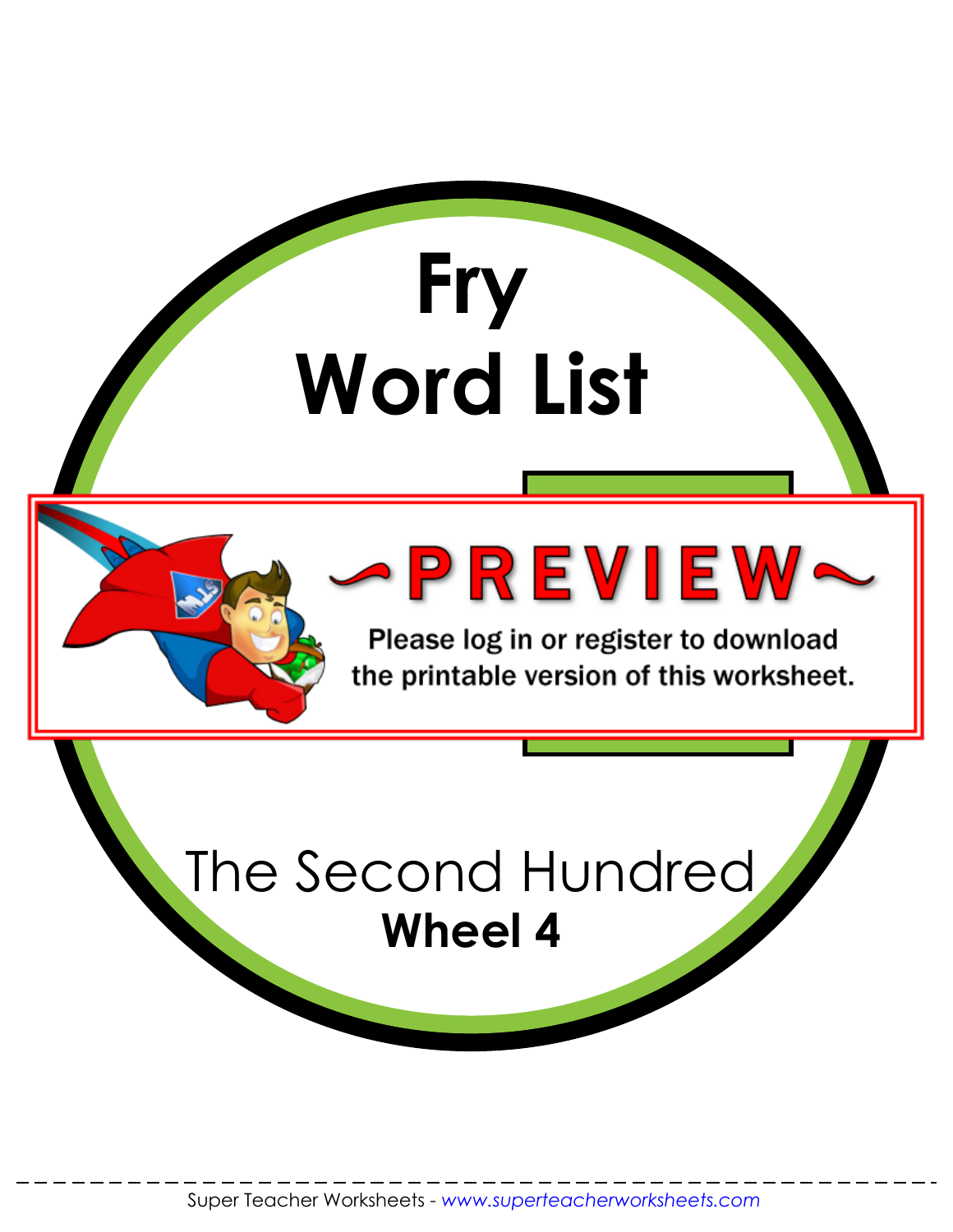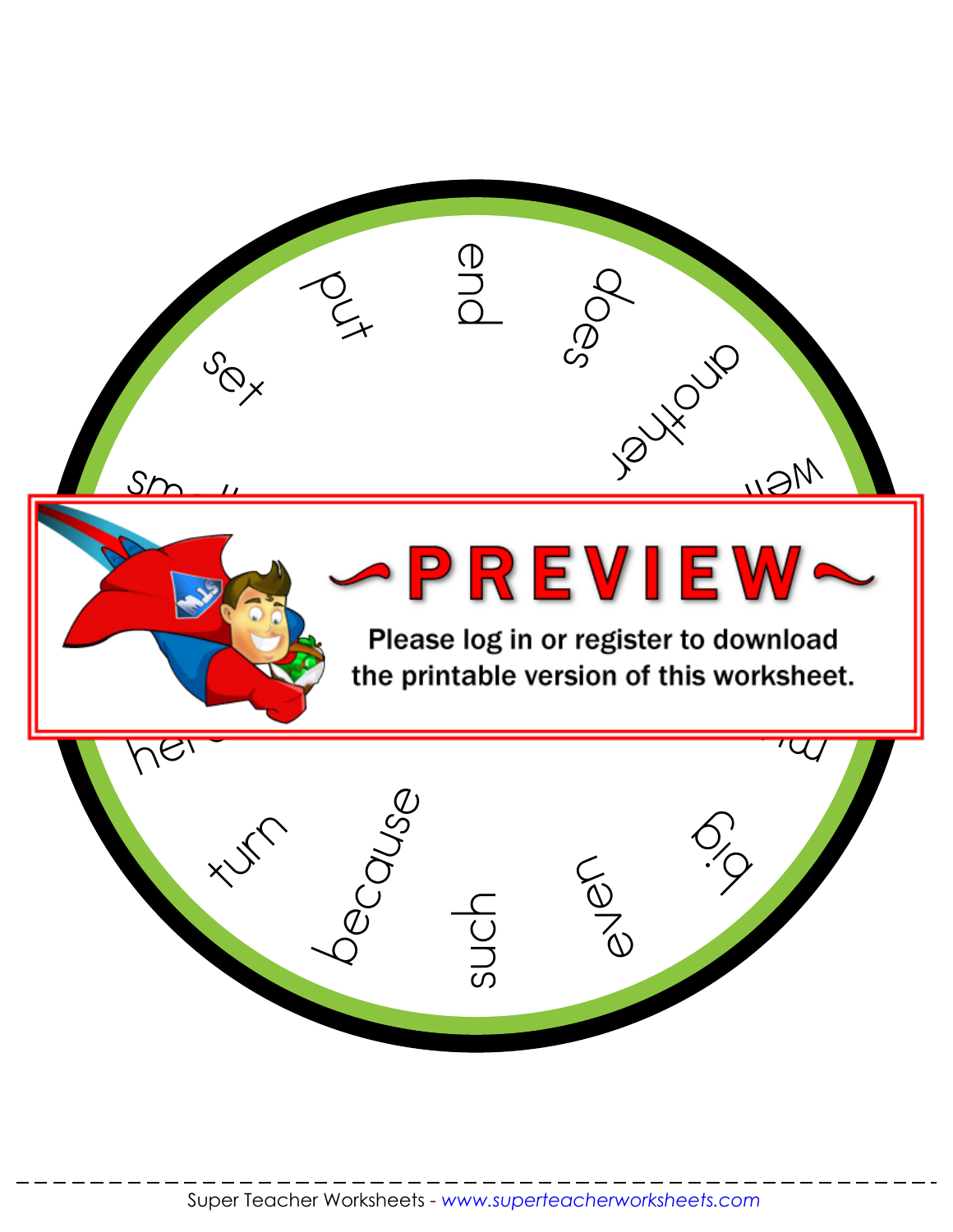

Please log in or register to download the printable version of this worksheet.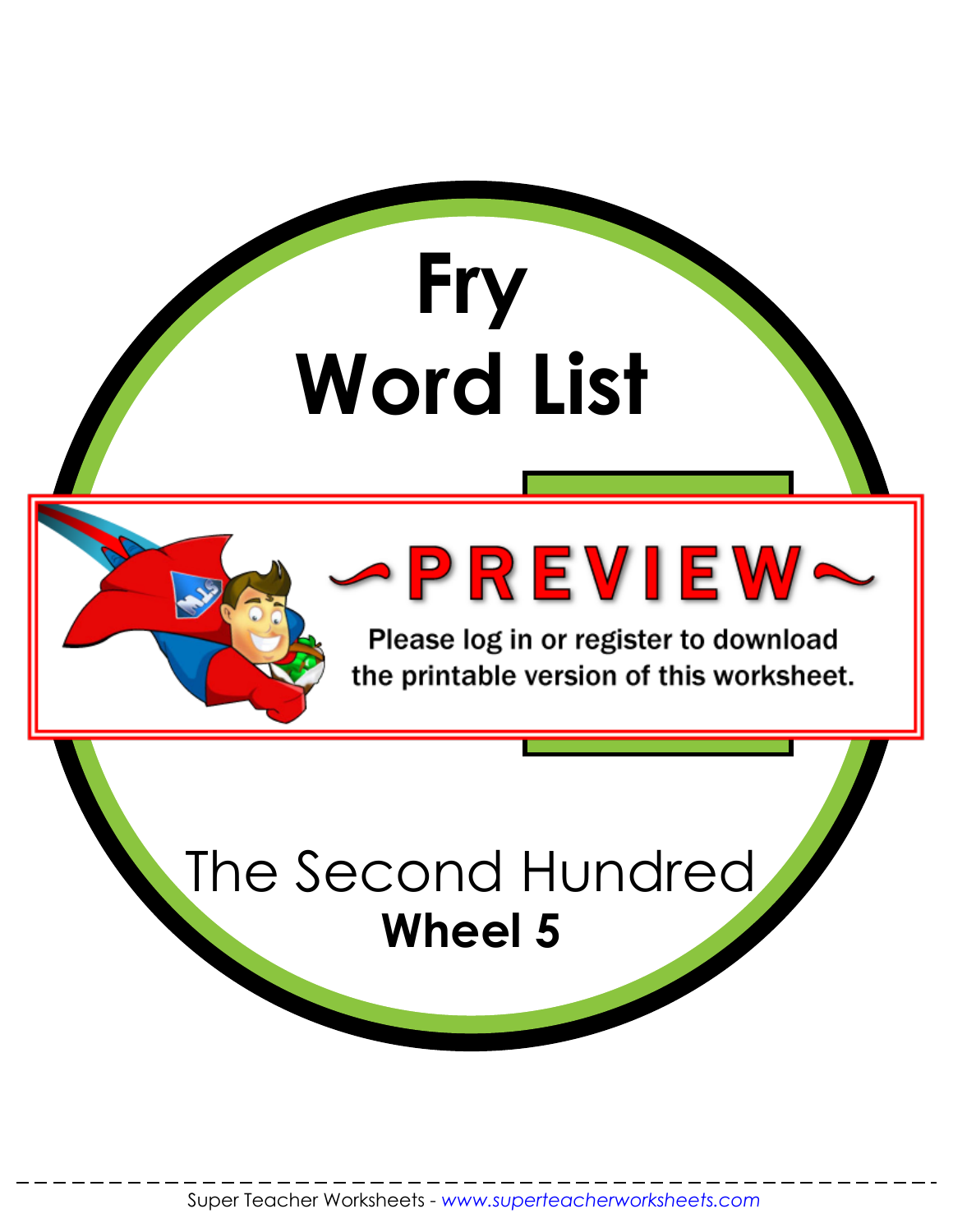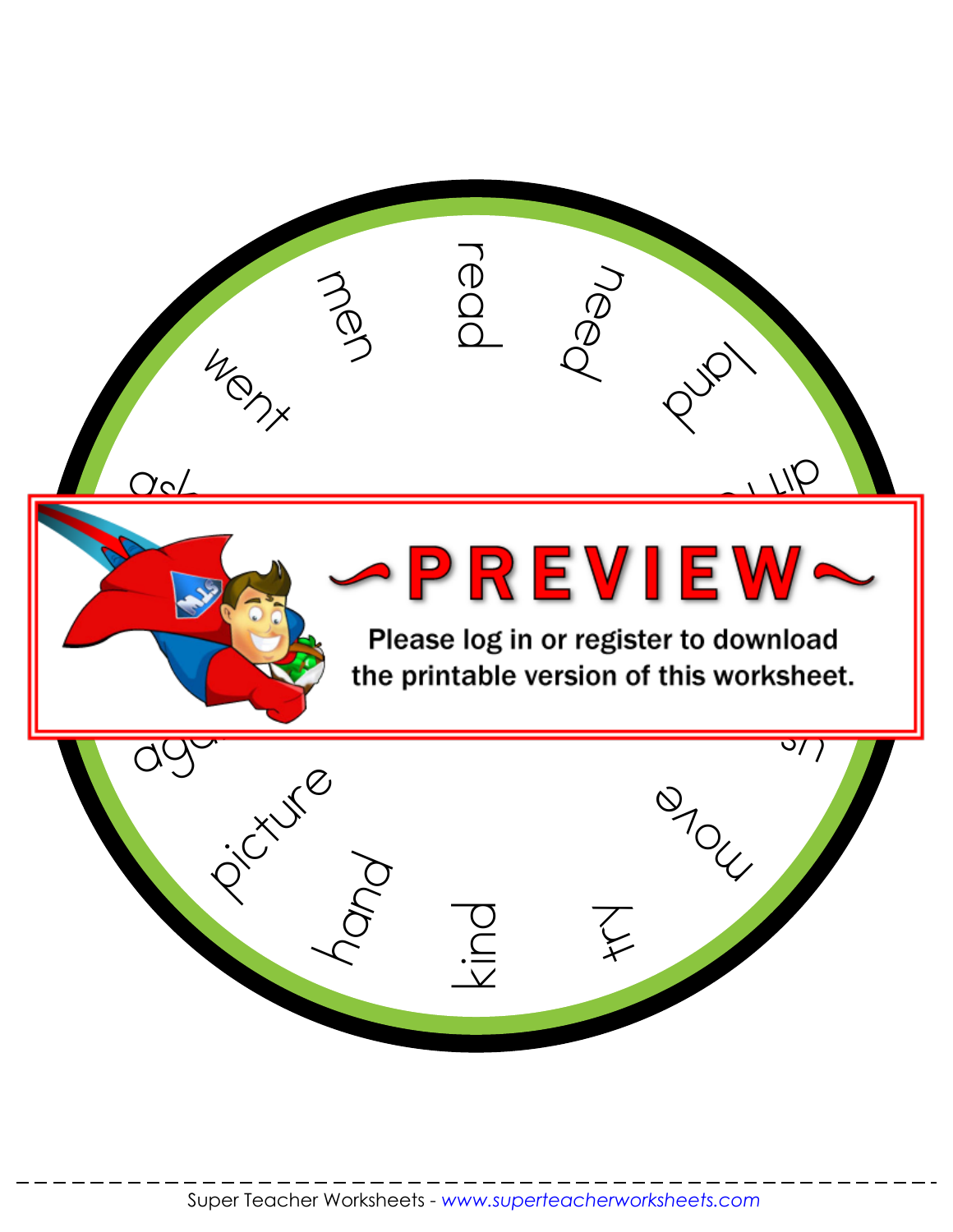

Please log in or register to download the printable version of this worksheet.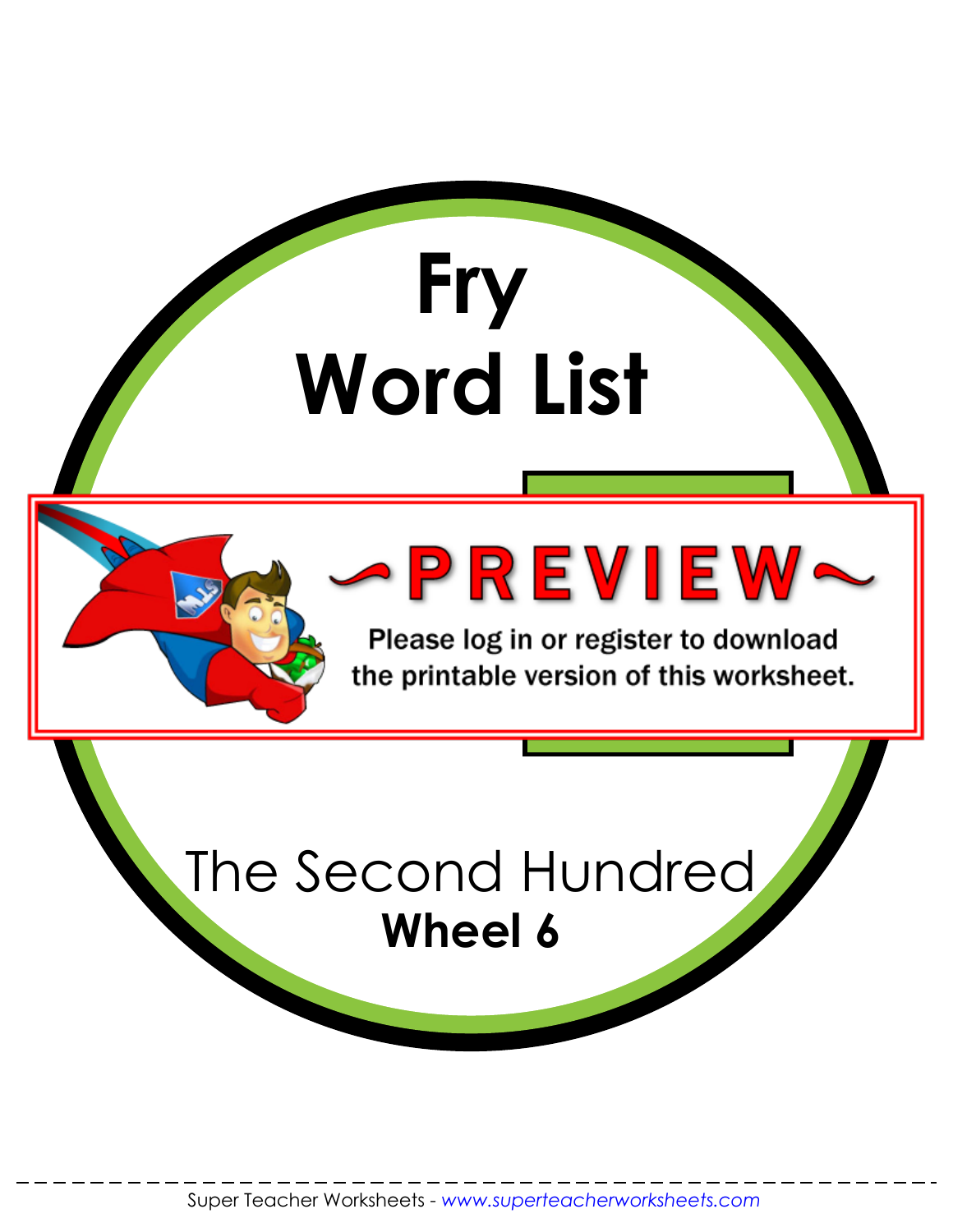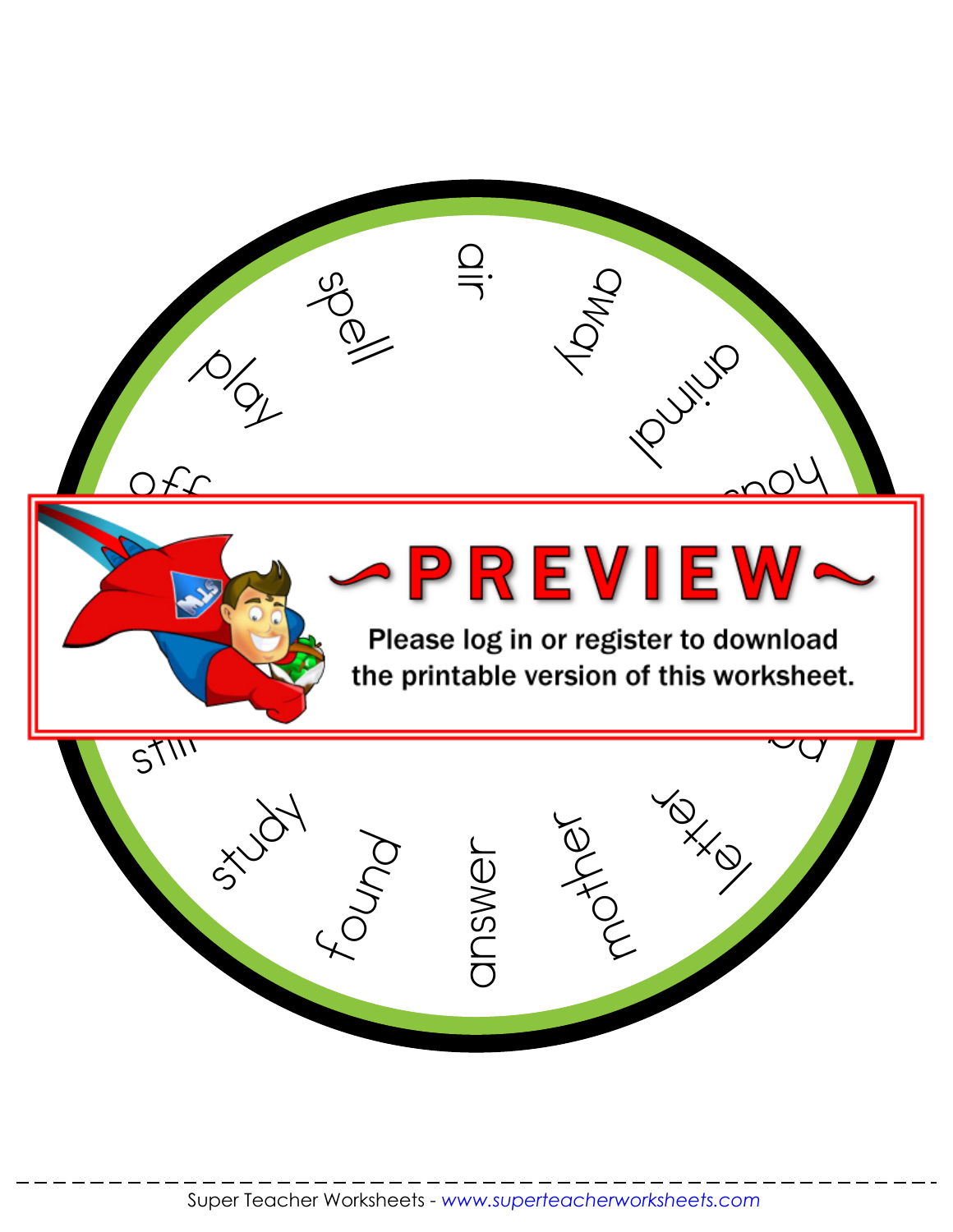

Please log in or register to download the printable version of this worksheet.